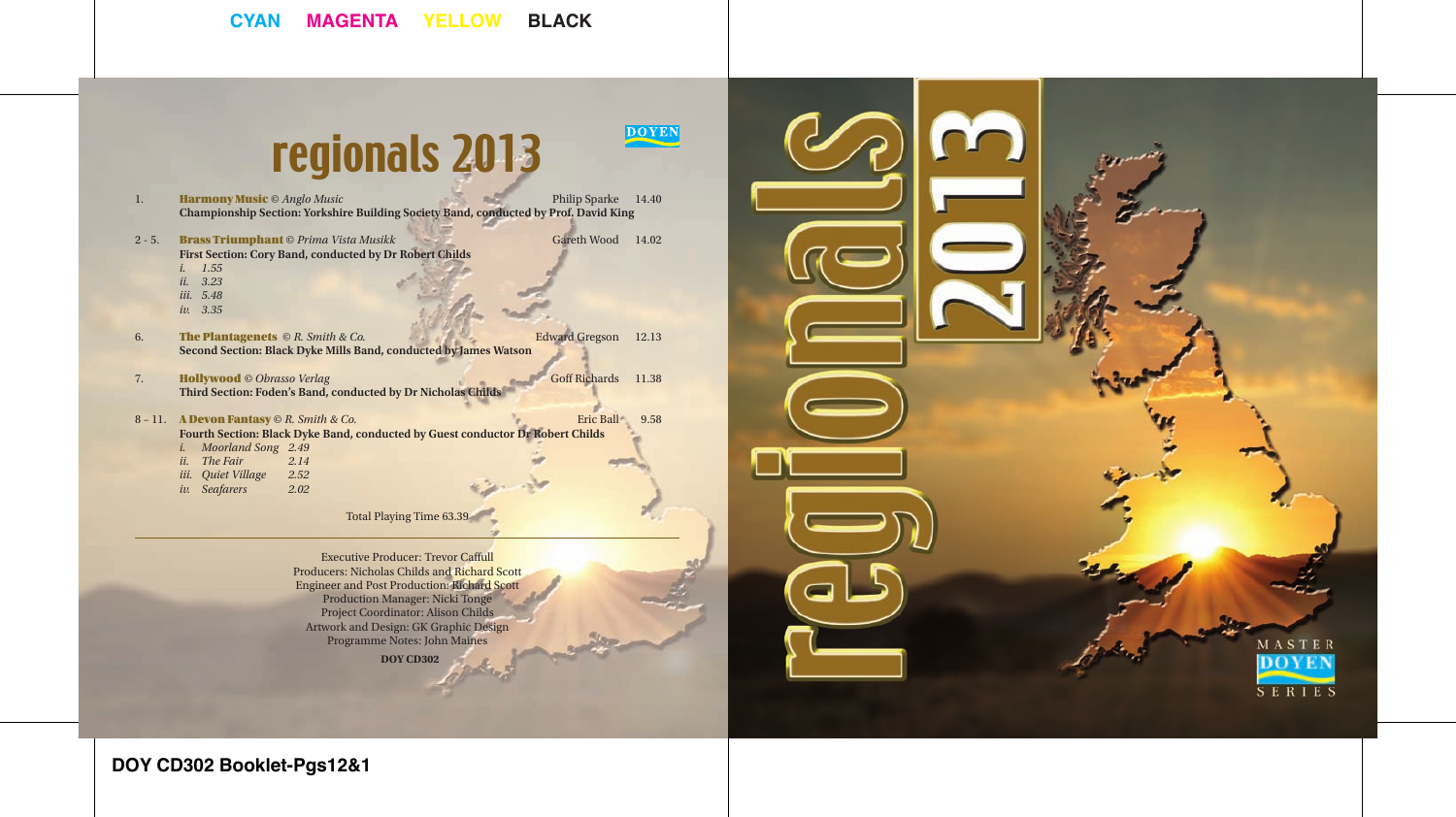### regionals 2013

The Championship section bands have the music of Philip Sparke to tackle in one of his most demanding pieces. *Harmony Music* was commissioned in 1987 for the National Brass Band Championships at the Royal Albert Hall in London. On this disc it is played by the Yorkshire Building Society Band conducted by Professor David King, live from The European Championships in 1999.

The music is classic Sparke and should prove popular with both bands and audiences. After a quiet opening the piece becomes more aggressive leading to a series of cornet fanfares. These eventually subside to reveal a lyrical passage full of rich harmony which builds to a huge climax. After various solo lines an extended compound passage is played at a frantic pace. The slow central section has a hint of Ravel's *Pavane pour une infante défunte* and after more solos the music quickens again and the piece ends in a furious and exciting manner.

Philip Sparke was born in London and studied composition, trumpet and piano at the Royal College of Music, where he gained an ARCM. It was at the College that his interest in bands arose. He played in the College wind orchestra and also formed a brass band among the students, writing several works for both ensembles.

At that time, his first published works appeared - *Concert Prelude* (brass band) and *Gaudium* (wind band). A growing interest in his music led to several commissions, his first major one being for the Centennial Brass Band Championships in New Zealand – *The Land of the Long White Cloud*.

In September 2000 he was awarded the Iles Medal of the Worshipful Company of Musicians for his services to brass bands. In 2005 *Music of the Spheres* won the National Band Association/ William D. Revelli Memorial Band Composition Contest. In 2011 he received the BUMA International Brass Award and the 4barsrest.com Special Award for his contribution to brass music.

His conducting and adjudicating activities have taken him to most European countries, Scandinavia, Australia, New Zealand, Japan, Canada and the USA. In May 2000, he took the major step of becoming a full-time composer by founding his own publishing company, Anglo Music Press.

First section bands have been asked to play *Brass Triumphant* by Welsh composer Gareth Wood. Described by the composer as a 'fun piece' it was written for the 125th Anniversary of the Cory Band and is played here by them conducted by Dr Robert Childs. The work is in four movements. The first is a celebratory fanfare marking the achievements of the Cory Band and has a strong melody played by the trombones which provides a thread that runs through the whole work. The second movement reflects on the early days of the band and is about struggle and endeavour. Once again the trombones feature in a strident theme. A beautiful slow melody subtitled *Mist in the Afan Forest* is the basis of the third movement Dyke Mills Band (1990 & 91) and eight times with the Yorkshire Building Society Band (1996 – 97 and 99 to 2004).

In 2006 David King was appointed 'Conductor in Residence' to Her Majesty's Coldstream Guards Band, the first civilian musician to be appointed to this position within the Ministry of Defence. In 2007 he was also guest conductor of HM Royal Marines Band in the British premiere of Professor Peter Graham's composition for wind orchestra *Harrison's Dream*. In 2010 and 2011 Professor King led the Brighouse and Rastrick Band to victory in the National Championships of Great Britain.

### James Watson

James Watson was one of Britain's leading trumpet players and brass band conductors. As artistic director and head of brass at the Royal Academy of Music, he was active also as a conductor and administrator, preparing students for the

challenges of the profession with engaging enthusiasm and directness.

James became known from an early age for his prowess on the cornet. Not only did he become principal cornet of the Desford Colliery Band at the age of 11, but he also won both the junior and senior champion soloist of Great Britain titles in 1966, aged just 14. In fact he won the national championships of Great Britain on six occasions, as well as the British Open and European championship and five regional titles with four separate bands.



Between 1992 and 2000 Watson was artistic director of the Black Dyke Mills Band (now the Black Dyke Band), a period during which the band flourished. The ensemble was the first British brass band to appear at Carnegie Hall, New York, in 1993, and was nominated for an Oscar for the score of *Babe: Pig in the City* (1998).

Appointed to head the brass department at the Royal Academy in 2001, Watson continued to play while also teaching and conducting. Watson was artistic director of the National Youth Brass Band of Wales for six years and vice-president of the National Youth Wind Orchestra of Great Britain. He was Guest Conductor of the National Youth Brass Band of Great Britain on two occasions. His trumpet playing led to much high-profile film and television work including credits on the first three *Star Wars* films, *Superman* (1978), *A Bridge Too Far* (1977), *Gladiator* (2000) and *Harry Potter and the Chamber of Secrets* (2002).

With the Black Dyke Mills Band he was featured prominently in Jim Parker's score for the television garden makeover series *Ground Force*. He also recorded alongside Elton John, Paul McCartney and Peter Gabriel.

**DOY CD302 Booklet-Pgs2&11**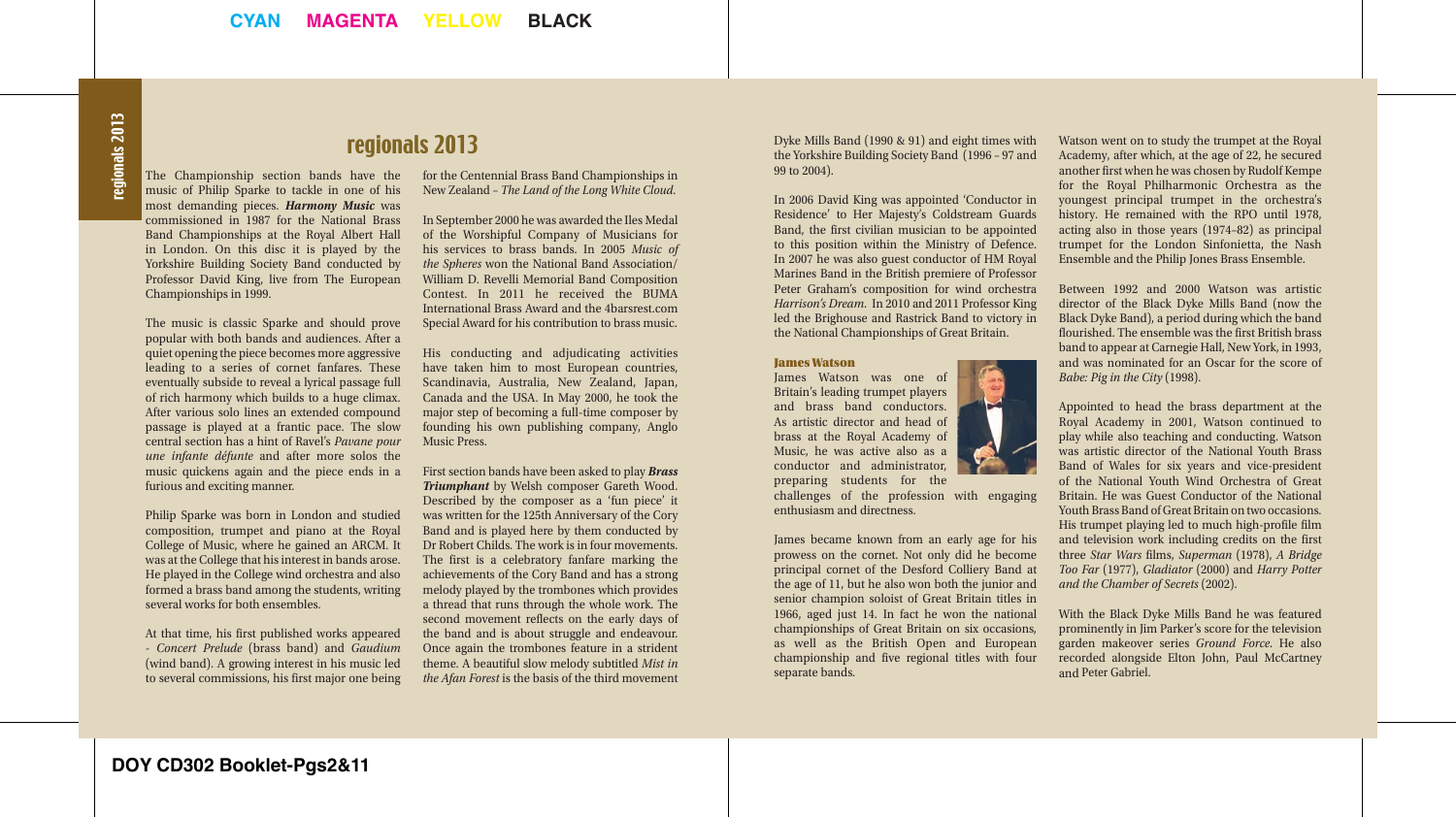given master-classes throughout Europe's finest conservatoires and is now recognised as a leading education specialist within his field.

He is Director of Brass Band Studies at the Royal Welsh College of Music & Drama, Musical Director of the National Youth Brass Band of Wales and Chairman of the National Youth Brass Band of Great Britain for whom he has also performed as tutor, guest soloist and Guest Conductor.

Robert conducted and performed with the Black Dyke Band for almost 10 years and before that he played with Grimethorpe Colliery Band. In May 2000, Robert was delighted to accept an invitation to become the Professional Musical Director of the Cory Band from the Rhondda in South Wales, thus re-uniting him with Wales and associating him with the band he has held in such high esteem since he was a boy. In a short space of time Robert revitalised brass banding in Wales by steering his new band to win the British Open Championship, the National Championship and runner-up at the European Championship in a single season.

In December 2002, Robert was awarded a Doctorate in Musical Arts from the University of Salford. He is also an Associate of the Royal College of Music, a Fellow of the London College of Music, and in 2007 his remarkable achievements were recognized by the Worshipful Company of Musicians when he was awarded the prestigious Iles Medal.

In 2008 Robert was given 'Freedom of the City of London' and later received the prestigious John

Edwards Memorial Award by the Welsh Music Guild for outstanding contribution to Welsh Music.

### David King

Australian by birth, David King has an enviable record of musical accomplishments and successes both as an instrumentalist and conductor. He is at the forefront of music education and is Chair of Music

Performance at the University of Salford.

David King studied Trumpet and Cornet at the Sydney Conservatorium of Music and music education at Avondale College, NSW. In 1982 as Australian cornet champion he was awarded a scholarship to study music at Salford University College, Manchester, where he graduated with distinction in Performance in 1985. In Britain David King pursued a distinguished career as a cornet soloist winning the title North of England Solo Champion on three occasions (1983-85) and remained unbeaten on Bb Cornet at the British Open Solo Championships for five consecutive years (1987-91). He represented the United Kingdom in 1992 as British Open Solo Champion and won the prestigious title International Brass Musician of the Year in Auckland, New Zealand. As a conductor Professor David King holds a prominent position in Europe and is revered as one of the most successful conductors on the contest platform in the last decade. He has represented England in the European Brass Band Championships on 11 occasions as a conductor and has won the title 10 times, twice with Black

with the solo euphonium paying homage to the great Welsh folk melodies. The light-hearted finale stretches the band's technique to the limit. A heavily disguised hymn tune *O Jesu Mawr* is heard and reminds the listener that this is a very Welsh piece of music! *Brass Triumphant* will prove an enjoyable yet testing piece for the bands to work on.

Gareth Wood was born in Cilfynydd, Wales in 1950. He studied composition and the double bass at The Royal Academy of Music and joined the Royal Philharmonic Orchestra (RPO) in 1972. He has played for many of the world's greatest conductors, such as Stokowski, Kempe, Böhm, Haitink, Solti, and has performed the 'Ring' cycle at English National Opera with Reginald Goodall. He became Chairman of the RPO in 1991, a post he held for three years.

As a composer, he first came to the attention of the public in 1975 when his overture *Tombstone, Arizona* was performed at the Royal Albert Hall during the National Brass Band Festival. Many works for band followed and included test pieces for the 1977 Butlins Youth Band Contest, the 1980 New Zealand Brass Band Championships and the 1992 European Championships.

He was commissioned to write a fanfare overture for the launch of the Cardiff Bay Development Corporation and was recorded for EMI by the Welsh Opera Orchestra, conducted by Carlo Rizzi. An extremely popular composition is his *Fantasy on Welsh Song*, which is performed every year at the last night of the Welsh Proms in Cardiff.

Second section bands will be required to work on the first major test piece from the pen of Edward Gregson, *The Plantagenets*. It was written for the 1973 National Brass Band Championships and is played here by the Black Dyke Mills Band conducted by the late James Watson.

This descriptive music plots the era of kings and queens through one of England's most turbulent times. However, Gregson is at pains to emphasise that *The Plantagenets* is not programme music. As he says in his notes on the work: *The Plantagenets* attempts to portray the mood and feelings of an age, that of the House of Plantagenet which lasted from the middle of the 12th century to the end of the 14th. To many it conjures up an age of chivalry and this is represented by fanfare motifs which occur throughout the work in varied form.

The music is accessible and should provide plenty to think about in rehearsal for both conductor and band.

Edward Gregson was born in 1945 and is a composer of international standing whose music has been performed, broadcast and commercially recorded worldwide. He studied composition with Alan Bush and piano at the Royal Academy of Music from 1963 - 1967 winning five prizes for composition. Since then he has worked solely to commission and has written orchestral, chamber, instrumental and choral music, as well as music for the theatre, film and television.

His commissions have included orchestral music for the English Chamber Orchestra, the Bournemouth Symphony Orchestra, the Royal

**DOY CD302 Booklet-Pgs10&3**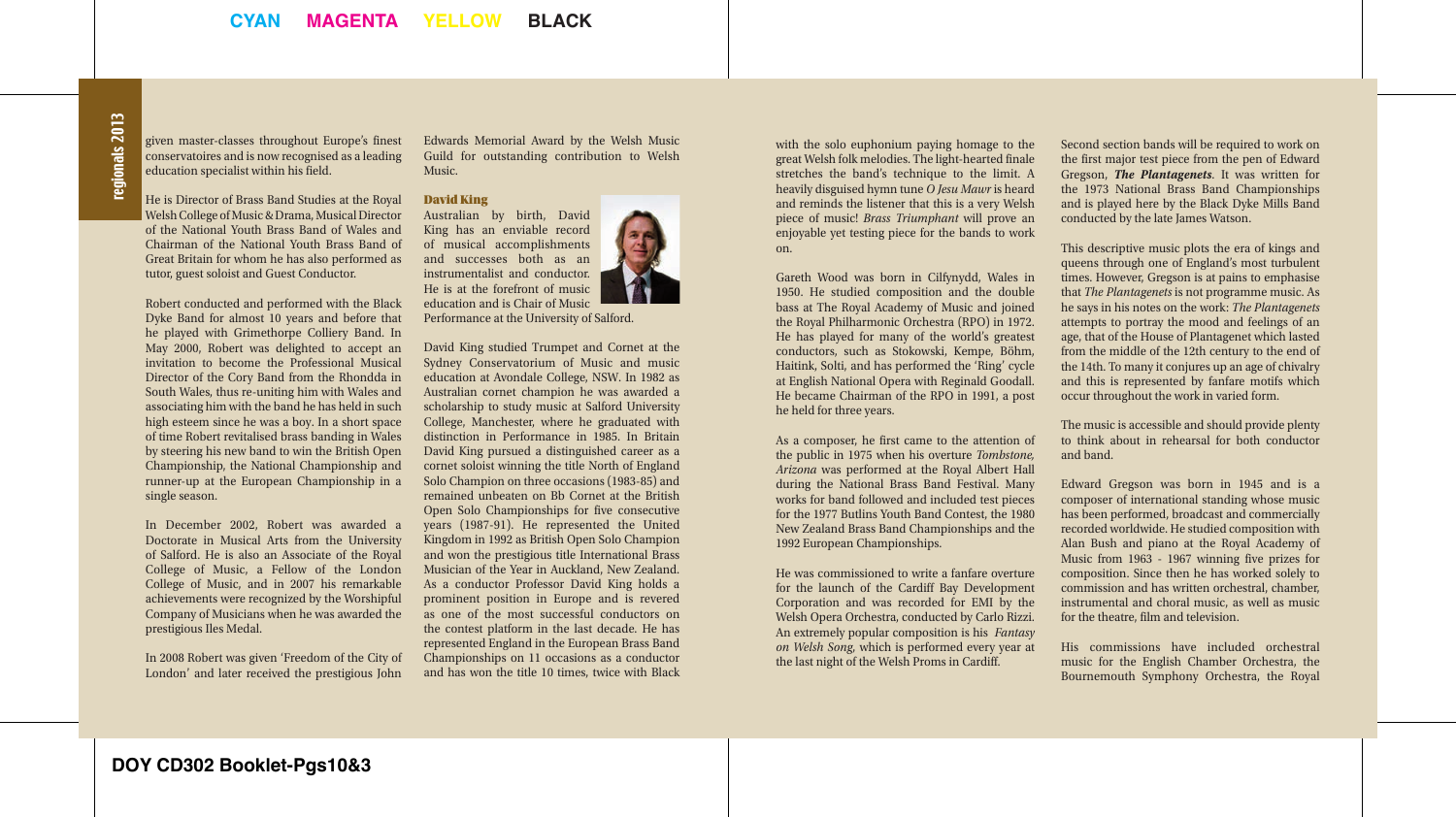## regionals 2013 regionals 2013

Liverpool Philharmonic, the BBC Philharmonic, and the Hallé, with performances by many other orchestras and ensembles around the world. Gregson is also internationally renowned for his contributions to the wind and brass repertoire.

The test piece chosen for the Third section is by Goff Richards who sadly passed away in 2011. *Hollywood* is played by the Fodens (Courtois) Band conducted by Dr Nicholas Childs. The piece was originally composed for the Regional Championships in 1996 and is indicative of music from 'tinsel town' with more than a passing reference to all types of film genre. This is Goff Richards at his best producing music that will be both challenging and enjoyable to play. In this piece the composer demonstrated his superb knowledge of brass band scoring in the lighter idiom.

Goff Richards was born in 1944 in Cornwall and studied at the Royal College of Music and Reading University. Between 1976 and 1989, he lectured in arranging at Salford College of Technology, later renamed University of Salford. He was the musical director of the Chetham's Big Band for many years. In 1976, he was made a Bard of the Cornish Gorsedd. He received a Doctorate from Salford University in 1990 after a career that had seen him lead the University Jazz Orchestra to the BBC Big Band of the Year title in 1989.

He was well known for his original brass compositions such as *The Aeronauts* and *Cross Patonce.* Goff won a European Broadcasting Union Award in 1984 for his *Continental Caprice*. He was also a prolific arranger for brass bands and his arrangements included *Hymns of Praise, Shepherd's Song, I'll Walk with God* and *That's a Plenty*. He also arranged and composed light orchestral and choral works and his music has been performed by the King's Singers, Huddersfield Choral Society, London Brass, Evelyn Glennie and various BBC orchestras. He died on June 25, 2011 in Cheshire, following a long illness, at the age of 66.

The Fourth section has the opportunity to play the music of the iconic Eric Ball. It appears from some of the composer's other works he had a love for the West Country with titles such as *Cornish Festival*, *St Michael's Mount*, *Fowey River Suite* and *Peniel* along with the choice for this section, *A Devon Fantasy*. For this recording Black Dyke Band is directed by guest conductor Dr Robert Childs.

This delightful piece is in four movements portraying aspects of life in the county of Devon; *Moorland Song*, conjuring up visions of the vast reaches of Dartmoor, the bustling music of *The Fair*, perhaps inspired by the famous Widdicombe fair, *Quiet Village*, portraying a place of peace nestling in the rolling hills of the lovely Devon countryside and *Seafarers*  reminding us of the county's association with the sea from pirates and merchants to modern day oil tankers and warships.

Eric Ball was born in 1903 in Bristol to a Salvation Army family. He became an accomplished pianist and organist. Largely self taught as a composer he is quoted as saying: "My music

### The Conductors:

### Dr Nicholas Childs

Heralded as a leading figure in the worldwide brass community, Dr Nicholas Childs (DMA-Conducting, University of Salford) has rightfully achieved the highest

international reputation as a performer, teacherclinician, conductor, interpreter and advocate of new music and producer of pacesetting recordings.

Initial success came as a euphonium soloist and partner with his talented brother, Robert, who together toured the world as The Childs Brothers, performing in many of the world's most famous concert halls with the most prestigious bands and orchestras.

His current tenure as Principal Conductor and Music Director of the famous Black Dyke Band has been marked with five National Championships of Great Britain: 2001, 2004, 2008 and 2009. He also guided the Foden's Courtois Band to its National title in 1999. With Black Dyke he also won the coveted British Open in 2005 and 2006, and the European Championship, 2005 and 2012. He won his first English National Championship with Black Dyke in June 2009, and again in 2011 and 2012. Further conducting success in the contest field has come with National Championship wins in Sweden, France, Scotland (four times), Wales (three times), and Norway (five).

Further honours have come with his appointment as Artistic Director of the National Children's Brass Band of Great Britain and Founder and Artistic Director of the Yorkshire Youth Brass Band. In 2006 Dr Childs received an honorary doctorate and in 2008 he accepted a Professorship from Leeds Metropolitan University. In 2007 Nicholas Childs received the Iles Medal from the Worshipful Company of Musicians in recognition to his outstanding contribution for the brass band movement. A year later (2008) he was awarded the Freeman of the City of London.

With his roots in the British brass band tradition, having first been trained in the Tredegar (Wales) Youth Band, Dr Childs continues to give important emphasis to the development of the brass band movement. This comes through his commitment to the training of outstanding young musicians both at the collegiate level and within the National Youth Brass Band of Great Britain. He has taken his teaching and conducting skills to a variety of outstanding brass bands outside the UK.

Nicholas Childs is the current Artistic Director and founder of the Yorkshire Youth Brass Band and Music Director for the National Children's Brass Band of Great Britain. He has served as the director of The National Youth Brass Band of Denmark and Associate Conductor of the National Youth Brass Band of Great Britain, and has gained national championships in England, Wales, Scotland, France, Sweden and Norway.

#### Dr Robert Childs

Dr Robert Childs is a leading figure in the world of brass music. For over 30 years he has performed at the highest level giving solo performances in many of the world's most prestigious venues. He has

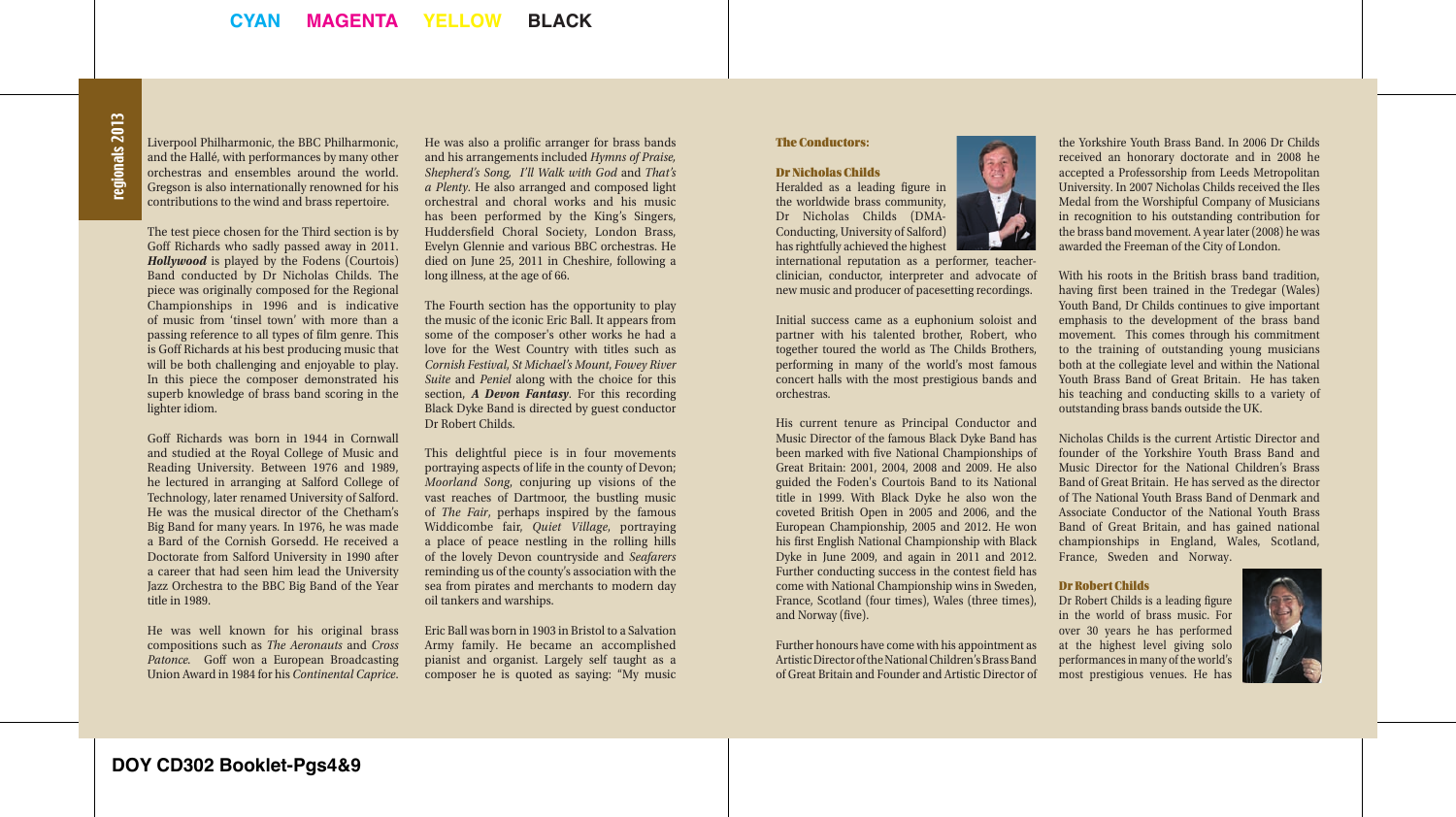### egionals 2013 regionals 2013

As well as being extremely successful on the contest field, Foden's is in great demand for concerts in the UK and abroad due to its diversity and entertaining choice of programmes.

Tours abroad include Italy, Switzerland, America, Ireland, France, Norway and Israel.

#### Yorkshire Building Society Band

The band was originally named the Hammonds Sauce Works Band but due to sponsorship changes was renamed the Yorkshire Building Society Band.

The British Open Championships, formerly held at Belle Vue but now established in Birmingham's modern, lush, Symphony Hall, is the oldest brass band contest in the world, being established in 1853. To be in the winning band at these Championships is every young bandsman's dream in this country. In its short existence, YBS won four times – in 1997, 1999, 2001 and 2003 – almost uncannily winning in alternate years.

Another contest in which YBS did unusually well was that held in Cambridge each May, formerly called the All England Masters Championships. The band picked off the title there three times – in 1999, 2000 and 2004.

But the event which the band has virtually made its own is the European Brass Band Championships, founded in London in 1978 and moving around the European countries that are rich in brass bands. Aided in no small measure by the contributions made by YBS, the European has grown in stature as an international musical event. With eight wins in nine years - 1996, 1997, 1999, 2000, 2001, 2002, 2003 and 2004 – YBS holds a record unequalled in the history of the Championships.

During these 'European' years, the band also contributed significantly to the success of the Gala Concerts associated with the event, with innovative and artistic concert programming. Programmes have included the award-winning *Cry of the Celts* (1997), *Windows of the World* (2000), *Hymn of the Highlands* (2002) and *Celtic Fusion* (2004) – all commissioned by the band and performed as European Gala premieres.

Since the ending of the sponsorship with Yorkshire Building Society in December 2004 the band had kept its old sponsor's initials as its name (YBS). However, in 2009 the band reverted back to its original name, Hammonds, with the addition of the word Saltaire as a reminder of the band's history.



is a bit old fashioned, back in the romantic era." His main influences were Mozart, Beethoven, Schubert and especially Elgar. In the 1930s and 1940s he worked as a full time Salvation Army officer and made numerous recordings with the S.P. & S. Band.

He conducted many of the top bands of his day winning the British Open Championships three times with CWS (Manchester) Band and with Ransome & Marles on his own piece *The Conquerers* in 1951. In 1946 he steered Brighouse & Rastrick to victory in the National Championships in the Royal Albert Hall. At the same contest in 1950 he conducted all three bands into 3rd, 4th and 5th places. Surprisingly, at least to brass band musicians, is the fact that he wrote more anthems and songs than brass band pieces.

Eric Ball died in Dorset on October 1, 1989.

### Black Dyke Band

In 1816 Peter Wharton founded a brass and reed band in the Yorkshire village of Queenshead – later to become Queensbury. John Foster, apart from being the founder of Black Dyke Mills, played French Horn in this band. It has been said on many occasions that Black Dyke was formed from it; however this is not strictly true, as "Peter Wharton's band went out of existence through loss of members". In 1833 a new band was formed named 'Queenshead Band', which may well have contained players from the former band. It is reported that this band reached its zenith from 1838 to 1843, at which time it consisted of 18 musicians. However, it is recorded in the Halifax Courier of September 15, 1855 that: "Queenshead Band formed early in the century by residents came into difficulties. John Foster & Son, having lately become acquainted with the depressed state of the band determined to make an effort themselves to raise it up again. Accordingly they have purchased from that eminent maker, Mr. Joseph Higham, of Manchester, a new set of instruments which have this week been delivered to the band, which in future is to be denominated Black Dyke Mills Band. A new and talented leader, as well as several performers, have been added to the band which now comprises 18 musicians. Messrs. Fosters have provided for them a comfortable room in which they will meet for practising"

On September 15, 2005 the band was proud to celebrate its 150th anniversary. Two of the many highlights were the publication of *150 Golden Years*, a book by Dr Roy Newsome, describing the history and the progress of Black Dyke Band from 1855 to 2005. Also a unique triple CD was released covering the recorded musical history of the band from the early days of 1903 to the present day.

In December 2005 a unique partnership was formed when Black Dyke Band and Leeds Metropolitan University joined together, building upon the success of the university's cultural links with Opera North, Northern Ballet Theatre, Harrogate International Festival and the West Yorkshire Playhouse. This partnership will form a strategy for long-term support.

In September 2006 at Symphony Hall Birmingham Black Dyke Band was declared British Open Champions for the second year running. Although

**DOY CD302 Booklet-Pgs8&5**